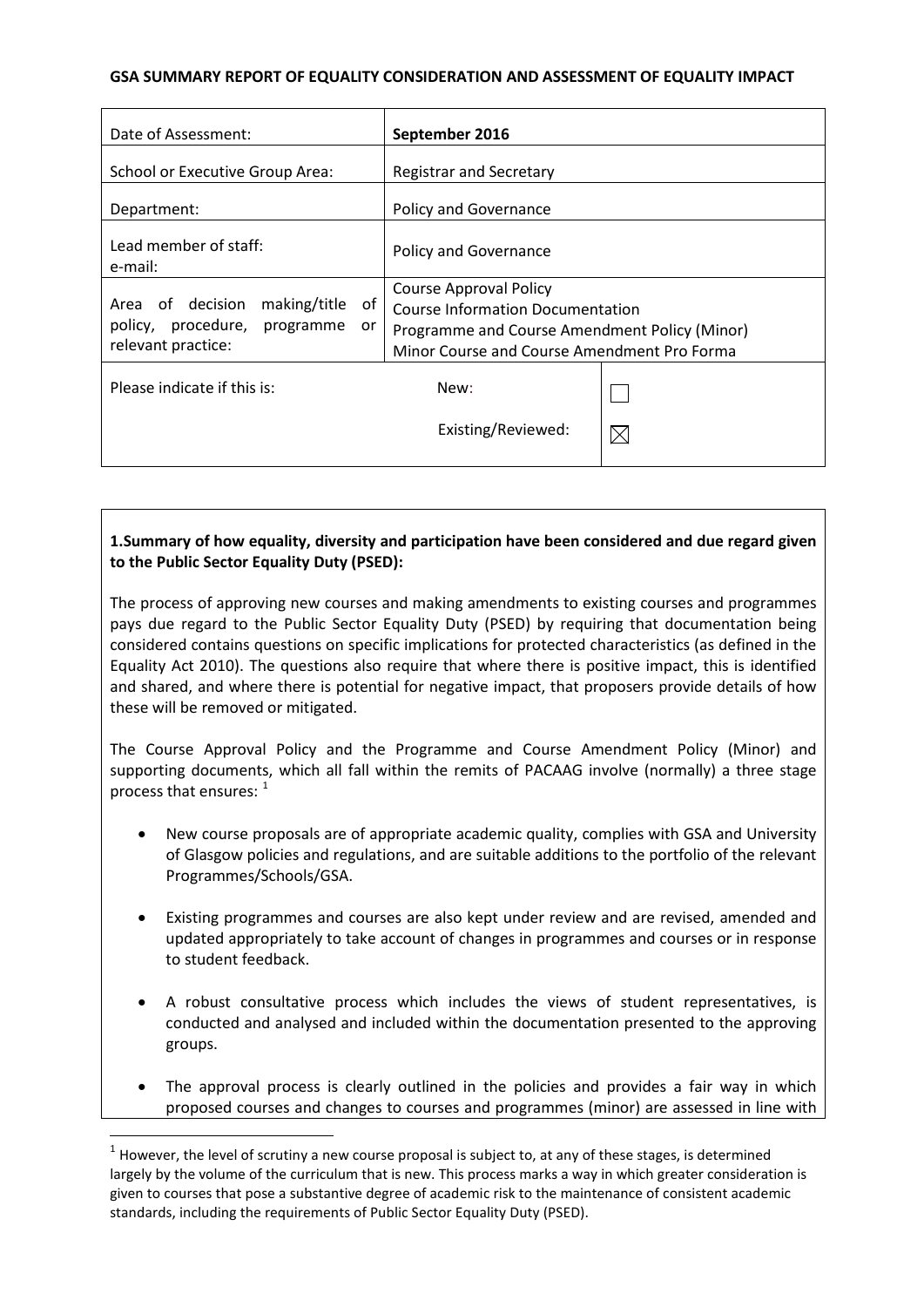### the maintenance of consistent academic standards.

### **2.Evidence used to make your assessment:**

## Quantitative data

The policies and documentation being considered are tools utilised for aiding the decision making processes for course approvals, as well as for programme and course amendments, therefore quantitative data is not available or applicable in the context of conducting this EIA.

# **Qualitative**

A systematic analysis of the following documentation was conducted to identify the impact, positive or negative on different groups, in particular those covered under the protected characteristics:

- o Course Approval policy
- o Programme and Course Amendment Policy (Minor)
- o Course Information Document (completed)
- o Minor Programme and Course Amendment Pro- forma
- o Student Consultation Proforma
- o Remit, Process and Membership PACAAG

## Anecdotal

Discussions were held with Programme Leaders who have recently proposed the introduction of new courses, in particular, on their approach to responding to the two equality related questions in the pro-forma. Staff were also asked to comment on their view regarding the adequacy of these questions in aiding the relevant persons concerned at all stages of the approval process to reflect and consider equality issues before decision to approve a course is reached.

# **3.Outline any positive or negative impacts you have identified:**

### **Positive Impact**

- The two policies being considered are required to be compatible with QAA standards which integrate equality and diversity. In line with this, is the expectation that programmes have been subject to an Equality Impact Assessment and that this is considered when approving new courses and making minor amendments to either courses or programmes. This requirement offers the opportunity to identify any adverse impact on persons within protected characteristics and for measures to be put in place to remedy or mitigate any identified effects, offering the opportunity for a positive impact for all students.
- The reviewed questions on equality, and the new ones formulated, require that proposals give due regard to the Public Sector Equality Duty and ensure a robust and meaningful use of completed Equality Impact Assessments as a tool for mainstreaming equality in the development of curriculum and learning, teaching and assessment practice.
- The Programme and Course Amendment Policy (Minor) has been changed to recognise the importance of not disadvantaging students already enrolled in a programme. This consideration is a positive measure in ensuring that the equality impact of amendments on enrolled students is considered before approval is granted. In general, minor amendments would not have an adverse impact on any student. Furthermore consultations with students registered on courses and programmes are made providing them with an opportunity to respond to proposed changes.
- The approval process is robust and includes feedback from students, and where appropriate,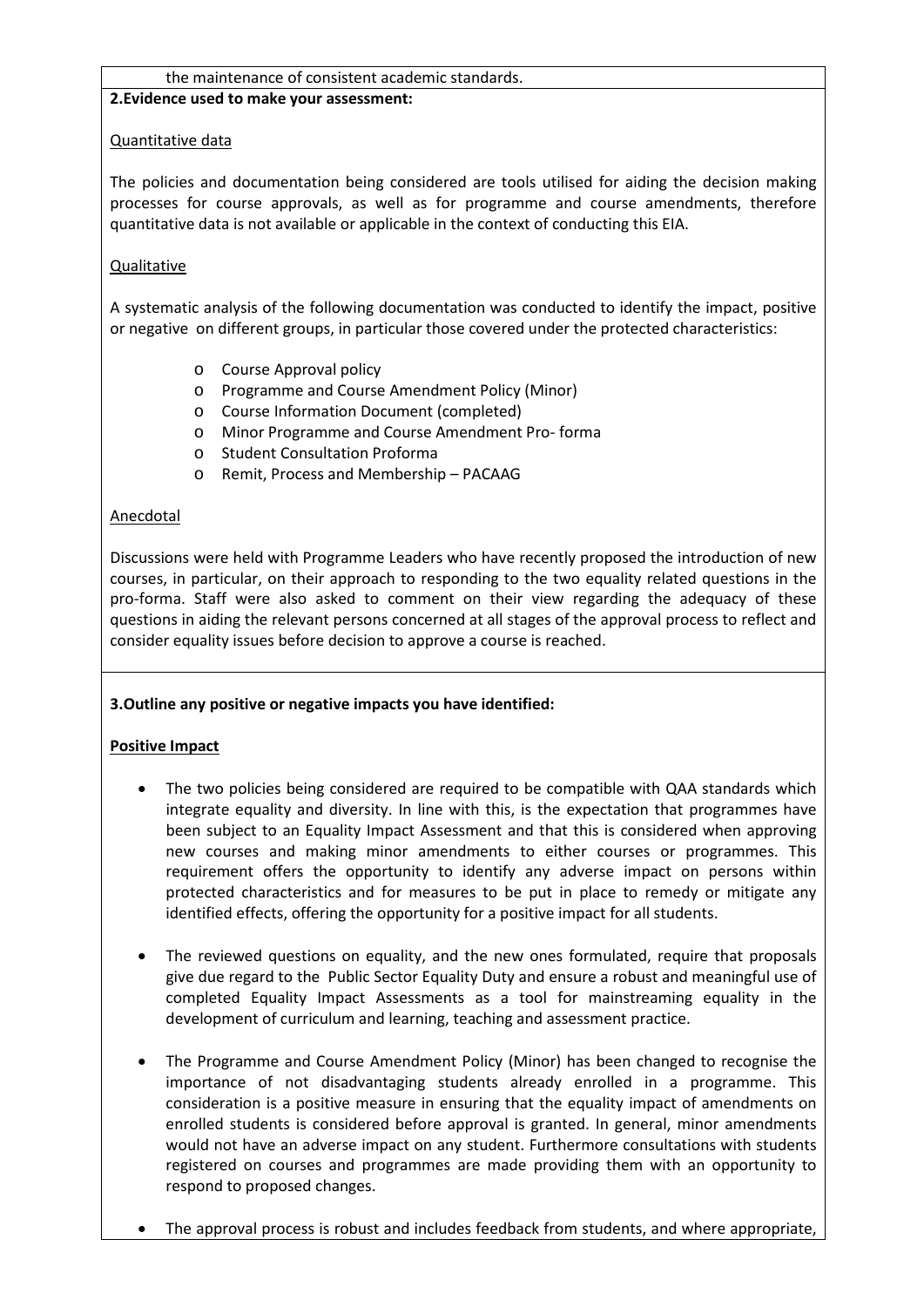external sources, which informs the content provided in the documentation. This process could be enhanced by providing specific questions and creative methods of inquiry which enable students to provide their feedback from an equality and diversity perspective.

# **Negative/Adverse Impact**

- Currently the Course Approval Policy does not make reference to equality and diversity in the application of the policy nor does it provide guidance on how equality issues can be considered during this process. It also does not provide decision makers an opportunity to scrutinise any adverse impacts identified in the proposals nor mention how any impact identified would be reported and monitored. This has, however, been addressed in the Programme and Course Amendment Policy (Minor) and the Course Approval Policy could benefit from this.
- While student cohorts are consulted, the process may not be inclusive (some groups may be excluded or not make their needs known). The current pro-forma for student consultations could benefit from a specific question that would enable Course Leaders to engage students to reflect from an equality perspective when providing feedback.

### **4.Actions you have taken or planned as a result of your findings:** (Please complete the action plan in this section)

| <b>Action</b>                                                                                                                                                                                                                                                                        | <b>Equality Impact</b>                                                                                                                                                                                                              | Person responsible                                                                                                       | <b>Time</b> |
|--------------------------------------------------------------------------------------------------------------------------------------------------------------------------------------------------------------------------------------------------------------------------------------|-------------------------------------------------------------------------------------------------------------------------------------------------------------------------------------------------------------------------------------|--------------------------------------------------------------------------------------------------------------------------|-------------|
|                                                                                                                                                                                                                                                                                      |                                                                                                                                                                                                                                     |                                                                                                                          | frame       |
| Equality<br>related<br>the<br>Revise<br>the<br>Questions<br>Course<br>on<br>Information Documentation (for<br>both the Course Approval, and<br>Minor<br>and<br>Prog<br>Course<br>Amendments<br>Pro-formas)<br>to<br>provide for proposers to reflect<br>or consider equality issues. | Ensures that any impact<br>on equality is considered<br>before key decisions are<br><b>This</b><br>will<br>made.<br>also<br>enhance the development<br>curriculum<br>of<br>and<br>learning, teaching<br>and<br>assessment practice. | Policy and Governance<br>have<br>revised<br>the<br>Information<br>Course<br>Document (CID) with<br>the proposed changes. | November    |
| For Course Approval, provide a<br>specific question within the<br>student consultation process to<br>allow Programme Leaders the<br>opportunity to help students<br>feedback<br>provide<br>from<br>an<br>equality perspective.                                                       | Enables<br>feedback<br>provided by students to<br>be inclusive and more<br>likely to provide relevant<br>information<br>relative<br>to<br>student needs.                                                                            | Policy and Governance<br>in consultation with<br>Student Rep, amend<br>Student<br>the<br>Consultation form.              | November    |
| Include in the Remit for PACAAG<br>that it will maintain oversight<br>and seek assurance from the<br>relevant schools that due regard<br>the<br>to<br>has.<br>been<br>given<br>of the<br>requirements<br>Public<br>Sector Equality Duty (PSED).                                      | Promote<br>the<br>mainstreaming of equality<br>and diversity within the<br>decision making process<br>in GSA.                                                                                                                       | P&G to consider this<br>when<br>revising<br>the<br>Remit for PACAAG.                                                     | November    |
| For New Course Approval add a<br>statement on the policy to<br>indicate how the policy will be<br>applied with regards to equality<br>and diversity. This will align the<br>policy with the Programme and                                                                            | Enables implementers of<br>the policy to apply the<br>fairly<br>policy<br>and<br>in<br>consideration<br>of<br>their<br>equality duties.                                                                                             | Policy and Governance<br>revised<br>have<br>the<br>Course Approval Policy<br>appropriately.                              | November    |